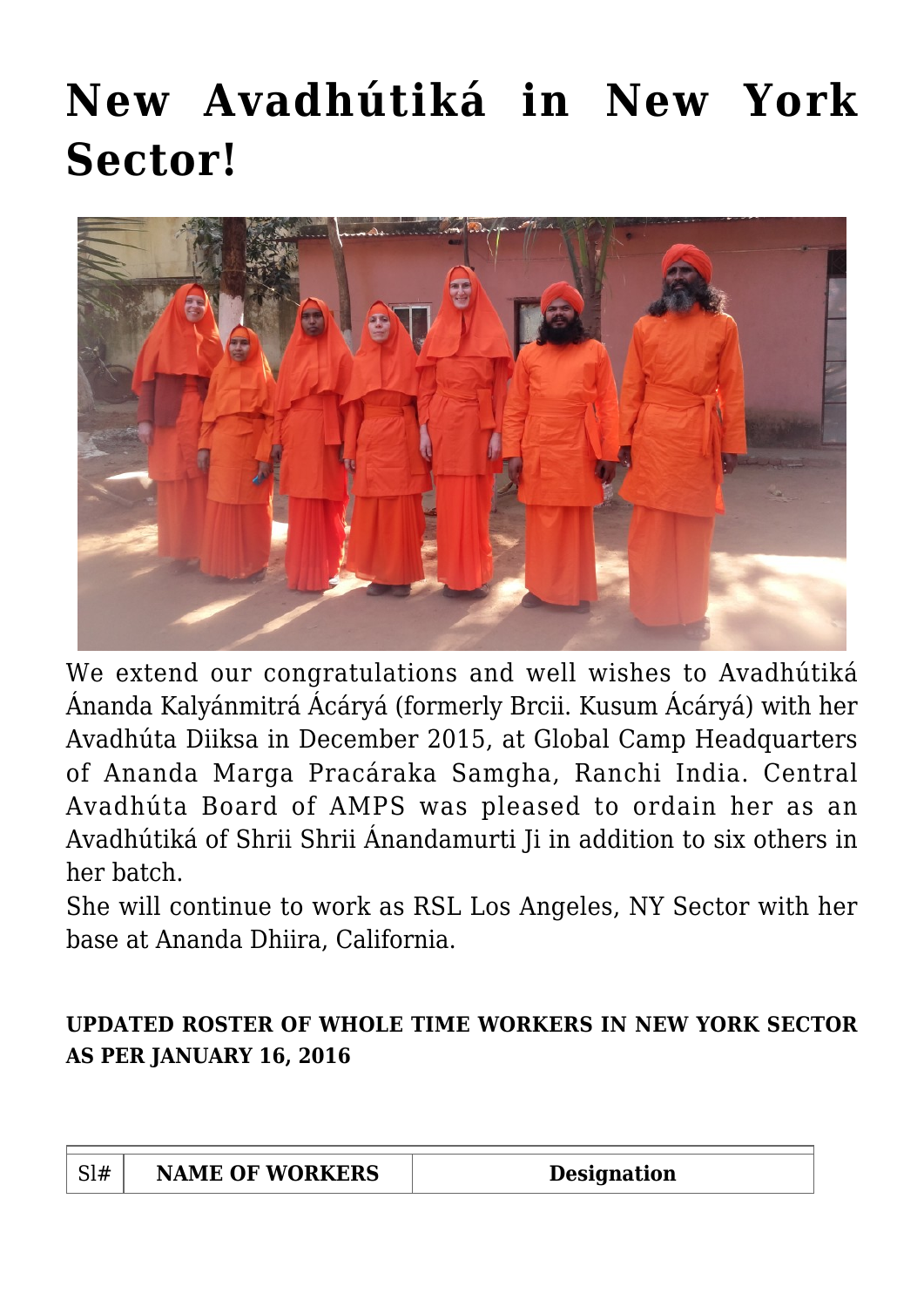| $\mathbf{1}$   | Ac. Vimalananda Avt.          | <b>SS NY Sector, Land Secretary, Legal</b><br>matters                                                                                                                |
|----------------|-------------------------------|----------------------------------------------------------------------------------------------------------------------------------------------------------------------|
| $\overline{2}$ | Ac. Diiptimanananda Avt.      | <b>SOS, Finance, Neohumanism, Prabhata</b><br>Samgiita, EMS (Ek Manaj Samaj),<br>Establishment, RS Boston and RS<br><b>Ottawa</b>                                    |
| 3              | Ac. Abhiramananda Avt.        | <b>SES, AMSAI, AMPES, ISMUB, Cadre</b><br>Control                                                                                                                    |
| 4              | Ac. Vimaleshananda Avt.       | <b>SPRS, Publications, Printing Press,</b><br>Medical                                                                                                                |
| 5              | Ac. Unmantrananda Avt.        | <b>IFACE</b> (IFACE: Inpro, Farpro AMURT<br><b>Coordinator, Economic Viability)</b>                                                                                  |
| 6              | Ac. Muktatmananda Avt.        | <b>Commerce, PCAP, Society Building</b>                                                                                                                              |
| 7              | Ac. Cirananda Avt.            | EI1, $2$ , $3$ (Education In-charge no.1, 2,<br>3), RI1, 2, 3 (Relief In-charge 1, 2, 3),<br><b>Sectorial Master Units Secretary,</b><br>Children Homes, MG Quarters |
| 8              | Ac. Dayashiilananda Avt.      | <b>DS Montreal</b>                                                                                                                                                   |
| 9              | Ac. Visnupremananda<br>Avt.   | <b>DS Nicaragua</b>                                                                                                                                                  |
| 10             | Ac Vishvarupananda Avt        | <b>Global AMURT Coordinator</b>                                                                                                                                      |
| 11             | Ac. Krsnabuddhyananda<br>Avt. | <b>Supervising Ananda Kanan</b>                                                                                                                                      |
| 12             | Ac. Sarvajiitananda Avt.      | <b>Supervising Guatemala and Central</b><br><b>America</b>                                                                                                           |
| 13             | Ac. Ragatmananda Avt.         | <b>Supervising Cuernavaca</b>                                                                                                                                        |
| 14             | Ac. Anudhyanananda Avt.       | <b>HQ in Ananda Vrati</b>                                                                                                                                            |
| 15             | Ac. Jiivapremananda Avt.      | <b>AMURT SD</b>                                                                                                                                                      |
| 16             | Ac. Parinirvanananda Avt.     | <b>Supervising Canada</b>                                                                                                                                            |
| 17             | Ac. Advayananda Avt.          | <b>Supervising Dallas Unit</b>                                                                                                                                       |
|                |                               |                                                                                                                                                                      |